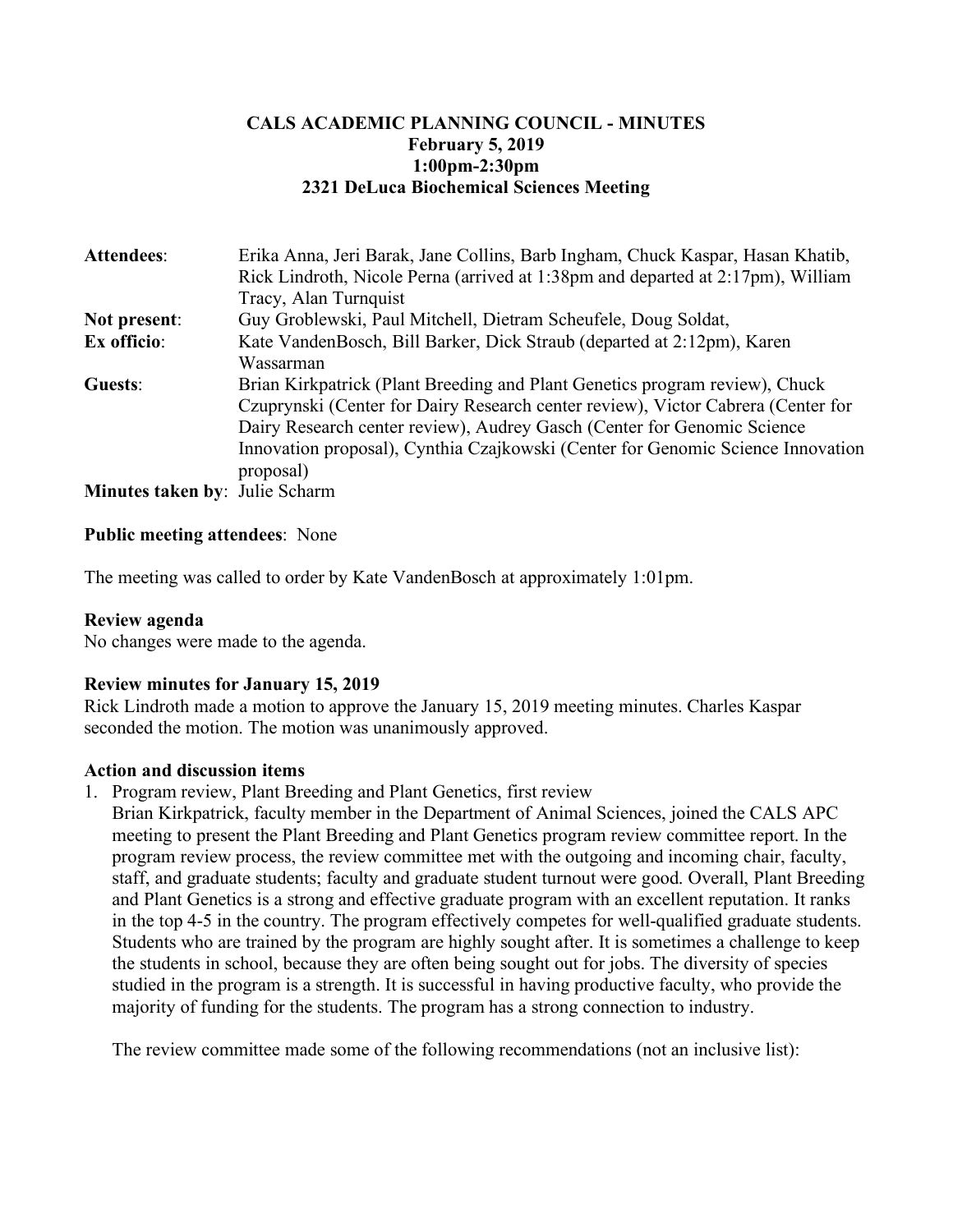- Recommend using training grants to allow for students, who are not sure of their area of study, to have a rotation of labs. There are occasions when the program is not successful in recruiting a student because there is currently no rotation of labs. This is not a large concern, as it seems the majority of students already know what lab they want to work in/who they want to work with, but the rotation of labs would attract additional students.
- Encourage documentation on the method of evaluation for the prelim exam and of performance. The current prelim exam process does not have a clear structure of expectations.
- Encourage a more transparent and consistent process for student stipends. Student stipends are currently not uniform due to the differences in support received.
- Develop options for facilities improvement, such as seed storage at Arlington.
- Address challenges in the transportation of students to field work.

Comments and questions:

- Question: Did the committee consider the low numbers of students in the upper graduate level courses and the possibility of opening up those courses to include undergraduates to increase those numbers? Response: The committee did not make this suggestion.
- Comment: The committee did a nice job answering the program review questions.
- Question: Do you have any concerns about whether this program is functioning as a program or more like an independent department? What makes it a program? Response: It functions as a program. There is a lot of encouragement for students to be engaged in symposiums, activities, student organizations, etc.
- Question: Are the graduate students co-advised by faculty in different departments? Response: There are about 36 faculty in the program and the majority are on student committees.
- Question: What were the specific facility issues (e.g. for seeds, tubers, or something else)? Response: Seed storage was specifically mentioned but unsure whether that was a generic term or not.
- Question: Is there difficulty in offering a variety of graduate level courses with a small amount of students? Response: This is more a concern for the future.
- Question: Did you explore the master's versus the PhD program? Response: The majority of students come into the program with the intent of pursuing a PhD. Some students who don't succeed in the PhD program move into the master's program.
- Question: The review does not assess climate. Did you discuss the climate for the students? Response: There was a situation discussed by the outgoing chair that was brought up again in a later discussion regarding an undesirable student interaction. There is some concern about maintaining a positive climate but it did not seem to be a pervasive problem.
- Question: Did you get the sense that the program is proactively working on climate? Response: Yes, in response to the specific situation mentioned, they made efforts to communicate expectations to the students.
- Question: Did you discuss time to degree? The average time to degree seems reasonable but there is an added bump in 7/8/9-year zone? Response: The committee did not address this.
- Ouestion: Did you discuss whether the program defined a policy about students who want to change labs? Response: The committee did not discuss this.
- Question: Who brought up lab rotation lab issue? Response: It was brought up in discussions about competing for students and competing with other institutions that allow this. The graduate students did not raise this issue.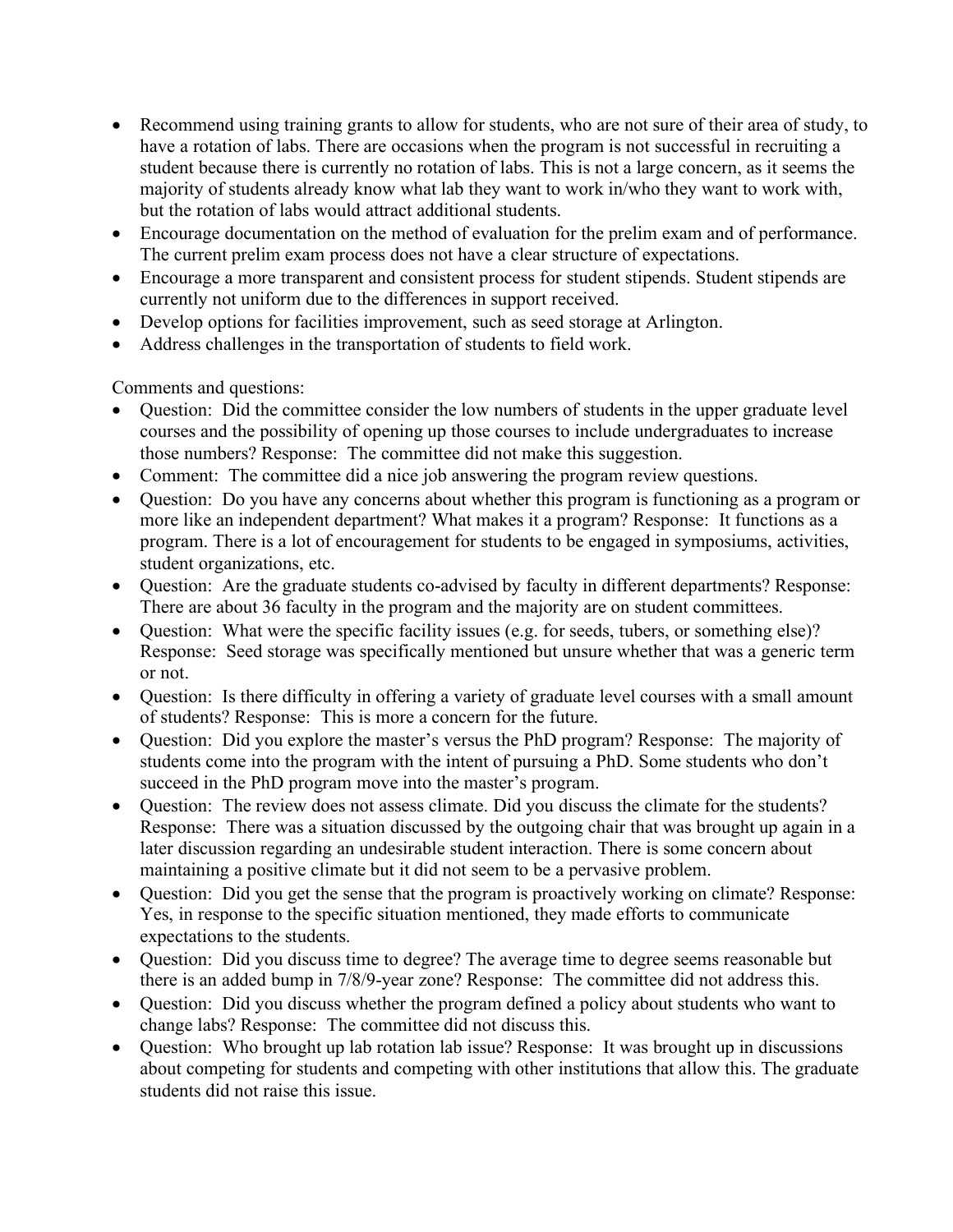- Question: Did you discuss the administrative structure of the program and whether the program is considering being housed in a specific department? They are currently housed in the college. Response: It was explained how things operate but the committee did not discuss this topic beyond that.
	- o Additional comments related to this topic:
		- The college does not provide any funding for the administration of this program. Departments pay for the administration of the program. Employees are supervised in the department where the program is housed.
		- The administrative structure of the program comes up most often in regards to who is responsible for the employees in the program and who advocates for their best interest.
		- It can be a disadvantage to not be part of a department. The program can lose institutional memory when the leadership or administrative home changes.

Possible topics for the next discussion of the Plant Breeding and Plant Genetics program review:

- Master's degree versus PhD
- Climate
- Structure of the prelim exam
- Graduate student access to transportation (to their field work)
- Perspective on lack of opportunity for new students to rotate amongst programs
- Whether the program is a burden on the department and departmental staff
- 2. Center review, Center for Dairy Research, first review

CALS recently developed a policy for the 10-year review of college-level centers. Each college center has an associate dean assigned as the primary point of contact. College center directors are also undergoing performance reviews with the associate deans. Center director meetings are held three times a year.

College centers will have a comprehensive review every ten years. All centers will be reviewed in the first five years. The Center for Dairy Research and the Agricultural Safety and Health Center reviews will be presented to the CALS APC this year. The center reviews for the Food Research Institute, Applied Population Lab, and the Nutrient and Pest Management Program have recently started.

Chuck Czuprynski, faculty member and department chair in the Department of Pathobiological Sciences (School of Veterinary Medicine), and Victor Cabrera, faculty member in the Department of Dairy Science, joined the CALS APC meeting to present the Center for Dairy Research (CDR) review committee report. The review committee worked with John Lucey and Debra Boyke to schedule face-to-face visits with senior leadership individually and with staff in small groups during April and May of 2018. The committee also provided the opportunity for staff to communicate oneon-one with the committee afterwards either in person or via phone/email. Through the interviews, the review committee generated a list of CALS faculty, staff, and stakeholders to interview. The main discussion prompts were: 1) what is your experience with CDR, 2) what is working well, and 3) what could be improved/changed. The review committee also asked follow-up questions and asked questions to corroborate information from the self-study. The review committee report was shared and discussed with the senior associate dean prior to its final submission. CDR was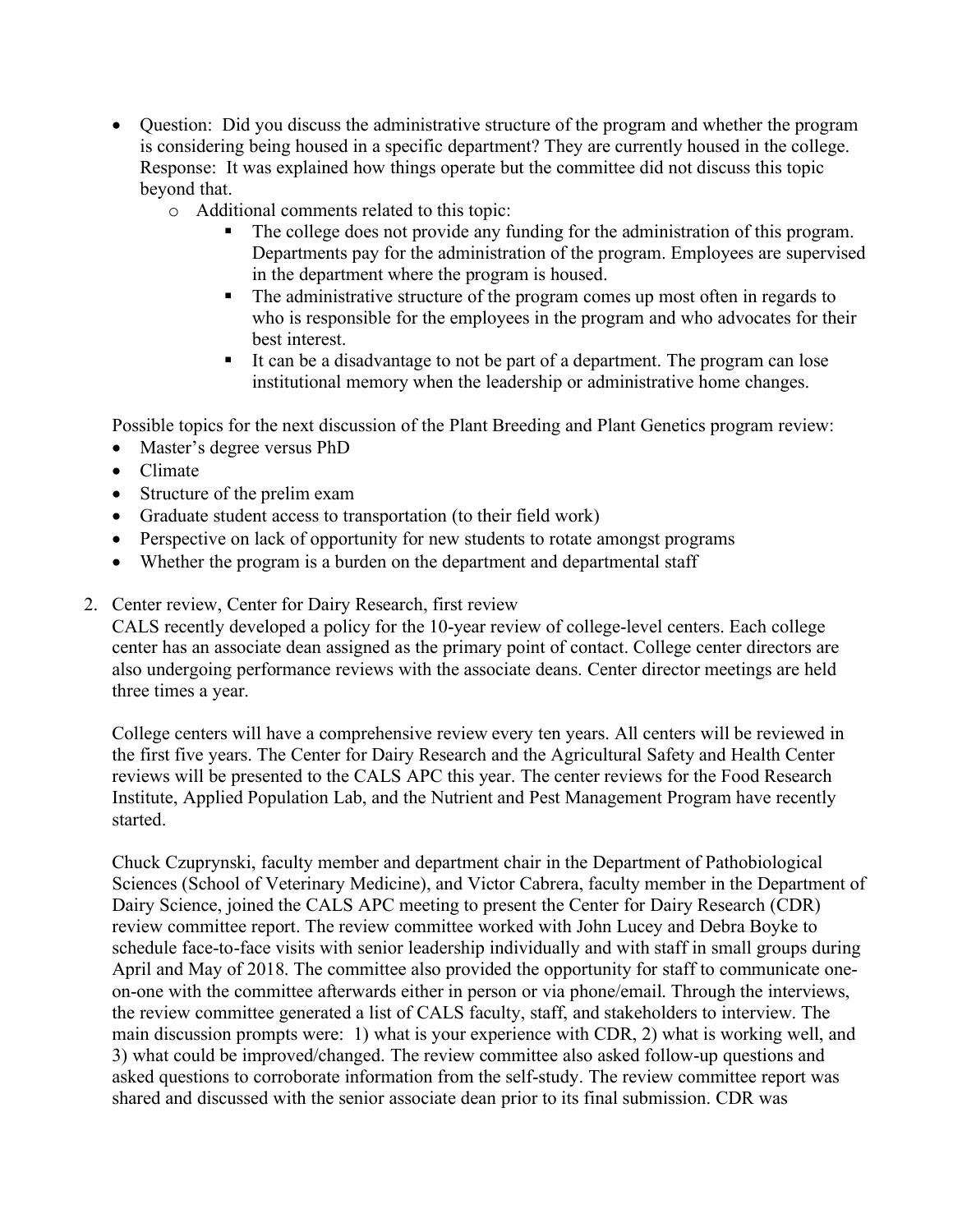established between CALS and U.S. dairy farmers and was funded by the Wisconsin Milk Marketing Board. It was one of six centers of its kind established this way and has become the largest and most successful of the group. CDR is both nationally and internationally recognized. It is a multi-faceted center that works on research education and training with a focus on dairy foods and dairy products. It is a very productive group. CDR works closely with stakeholders and industry. The original bylaws stated CDR would work with the college and with CALS faculty to bring innovative products to the global marketplaces; CDR continues to do this but their work with the faculty has diminished to primarily working with the Department of Food Science. CDR has an annual operating budget over \$4 million and has less than 4% state support. The center has about 40 fulltime staff. CDR is very visible with industry and helped to raise funds for the dairy plant innovation. The center works with companies and other groups on events and training, and is well-regarded. The center is led by John Lucey who reports to the dean of CALS. CDR has a top-down structure with working groups. They hold monthly meetings and annual staff retreats. Twice a year, the CDR staff meet with a Board of Visitors for the Dairy Farmers of Wisconsin. CDR has a group of dues-paying members who meet twice a year. The staff is diverse and is comprised of more than 50% women. The center has mechanisms for staff recognition but the staff salaries are low for those who come from industry, so while that can be a challenge, CDR has been able to attract and retain talented staff who are well-regarded by industry. The center is involved in a lot of outreach that is not funded by the state.

The review committee made some of the following recommendations (not an inclusive list):

- Review the center director's performance.
- Hire a dedicated HR staff member. The current person working on HR issues is wearing too many hats. It might also improve climate to have someone who is better able to address HR issues.
- Form an advisory committee that includes university faculty/staff, as well as stakeholders, to discuss the CDR's fulfillment of its function (instead of just meeting with stakeholders).
- Plan for upcoming retirements of senior staff.
- Annually report activities to CALS.
- Expand the connection with other units in CALS.
- Expand research and outreach to include food and milk as well.
- Encourage a climate survey for staff and staff issues.
	- o CALS is working with the center on a climate survey, to be conducted by the college and not the center itself.
- Note: There is tension between CDR and Food Science, which has been exacerbated by the building project, that was noted.

Comments and questions:

- Question: Can you elaborate more on the negative climate? What is going on in the center? Response: The center has been managed more like an enterprise with a top-down management style. The staff feel like their concerns are not heard or addressed.
- Question: Climate seems to be a serious issue what is the review committee's recommendation? Response by the Dean's Office: The college is working on a process to address this. The review committee's role does not include a focus on HR issues but the committee can bring issues to the college's attention.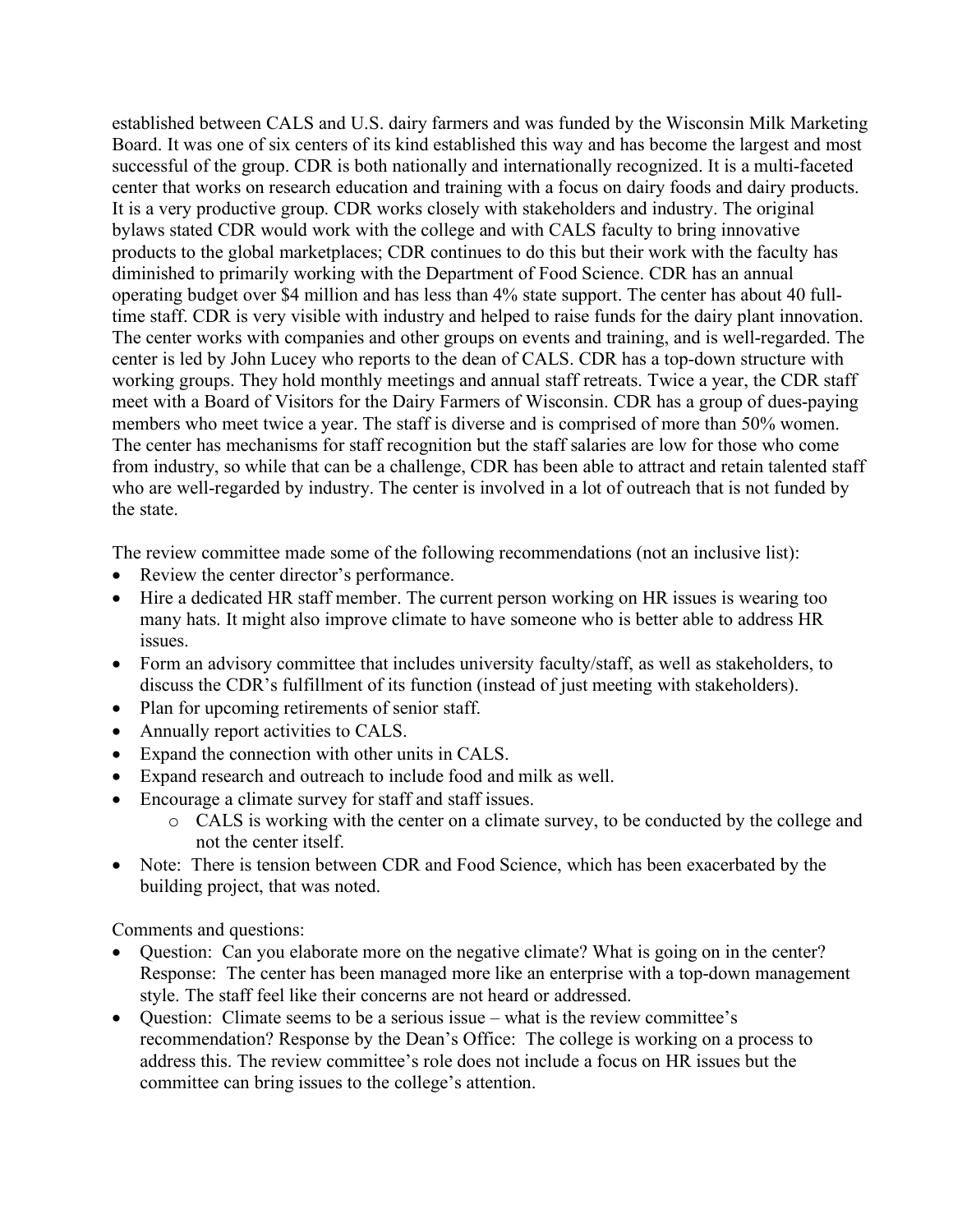- Question: What types of climate concerns exist in the center? Response: The staff raised their issues when the supervisors were not present.
- Question: Regarding the recommendation for the annual review of center director, can a fair review be done by the center? Response from the Dean's Office: The review should be done outside of the center but with input from the staff. A new, annual, center director performance review process is being started by the college this year.
- Questions: Can staff come to the associate deans with their issues? Response from the Dean's Office: This is a good question for the college to consider.
- Question: Who reviews the senior staff? Response: In this case, John Lucey.
- Question: There are a number of complicated issues between CDR and Food Science. Have those issues been resolved and if not, how are they being addressed? Response: The issues continue. This involves very complicated funding and personalities. The Office of Quality Improvement, at one point, helped to develop a process for how issues should be resolved. The completion of the building project might help ease some of the tension.
- Comment: The small number of Food Science faculty, plus the CDR director coming from the Food Science faculty, puts a strain on faculty resources. The center and the college should think about this and future planning when the director retires.

Possible topics for the next discussion of the Center for Dairy Research review:

- Succession planning
- The transition in funding from the Dairy Farmers Group and whether this changes the center's focus on its work/mission/goals
- How the center is managing risks in the dairy industry
- Barb Ingham will e-mail some of her questions to Karen Wassarman after the meeting
- 3. Proposal for the Center for Genomic Science Innovation

Audrey Gasch, faculty member in the Department of Genetics, and Cynthia Czajkowski, associate vice chancellor for research in the biological sciences, joined the CALS APC meeting to present the Center for Genomic Science Innovation proposal. The proposed center is a reorganization of the Genome Center of Wisconsin, which has operated as an unofficial center within the UW Biotechnology Center. With several reorganizations on campus and the evolution of genome science, it is a key time to form the Center for Genomic Science Innovation (CGSI), which will be a sister center to the UW Biotechnology Center. The scientific focus is to develop new genomic approaches and technologies and to deliver that information to researchers on campus. Research in the CGSI will focus on three central themes: developing innovations in genomic technology, developing innovations in computational-genomic methods, and creatively integrating genomic approaches for new understanding of complex biological systems. The CGSI will also administer two existing training grants that serve a role in educating the next generation of genomicists: the Genomic Sciences Training Program and the Computation and Informatics in Biology and Medicine training program. The CGSI is being formed around faculty who already have space in the Biotechnology Center. The CGSI will initially encompass 13 members, including 10 executive members currently housed in the Biotechnology Center building. The CGSI has the full intention of eventually incorporating other members who don't have space in the Biotechnology Center. Faculty in the CGSI space will be expected to put grants through the center. Departments will have edits on faculty salary. Any collaborators who do not have space in the center will put grants through their home departments.